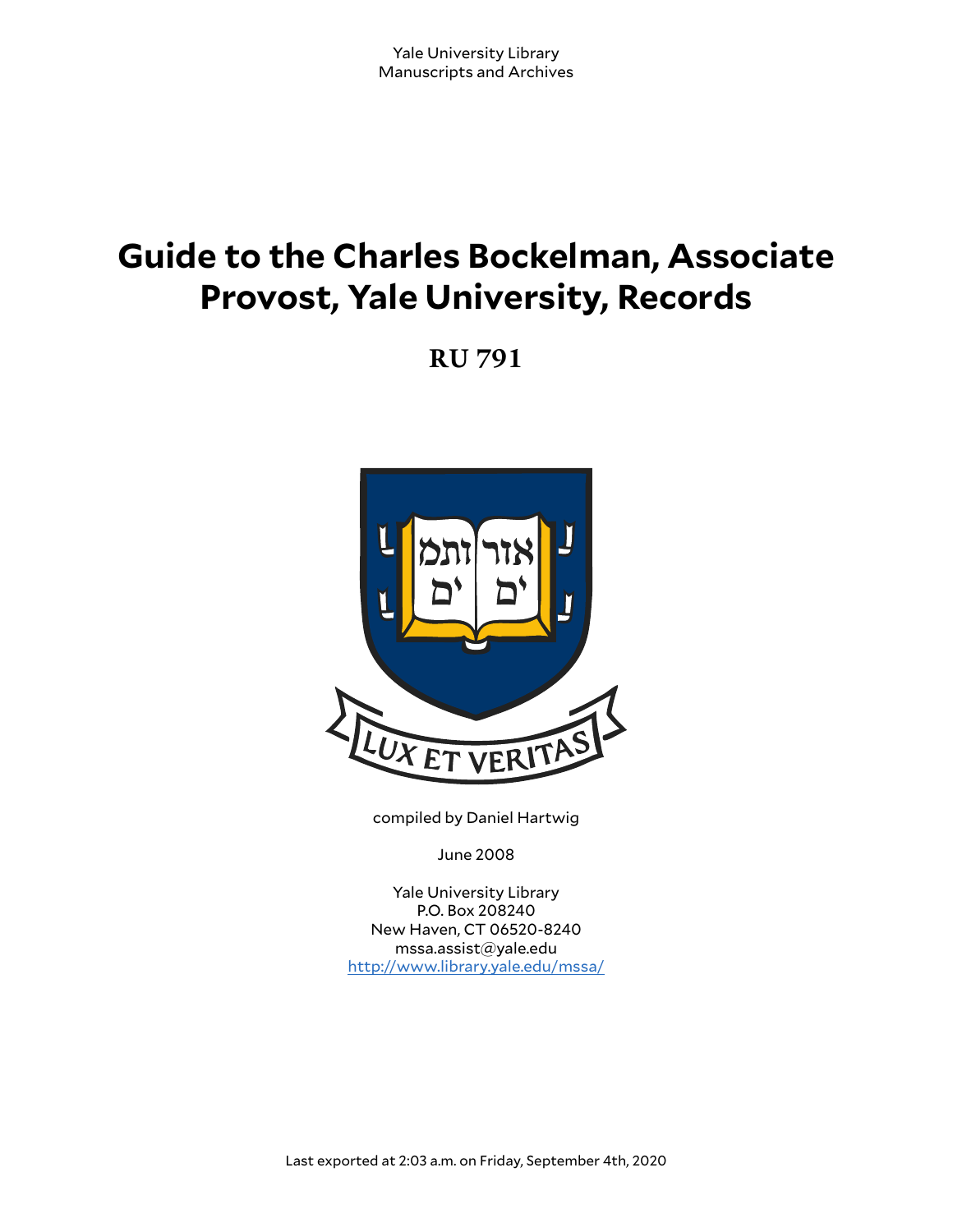# **Table of Contents**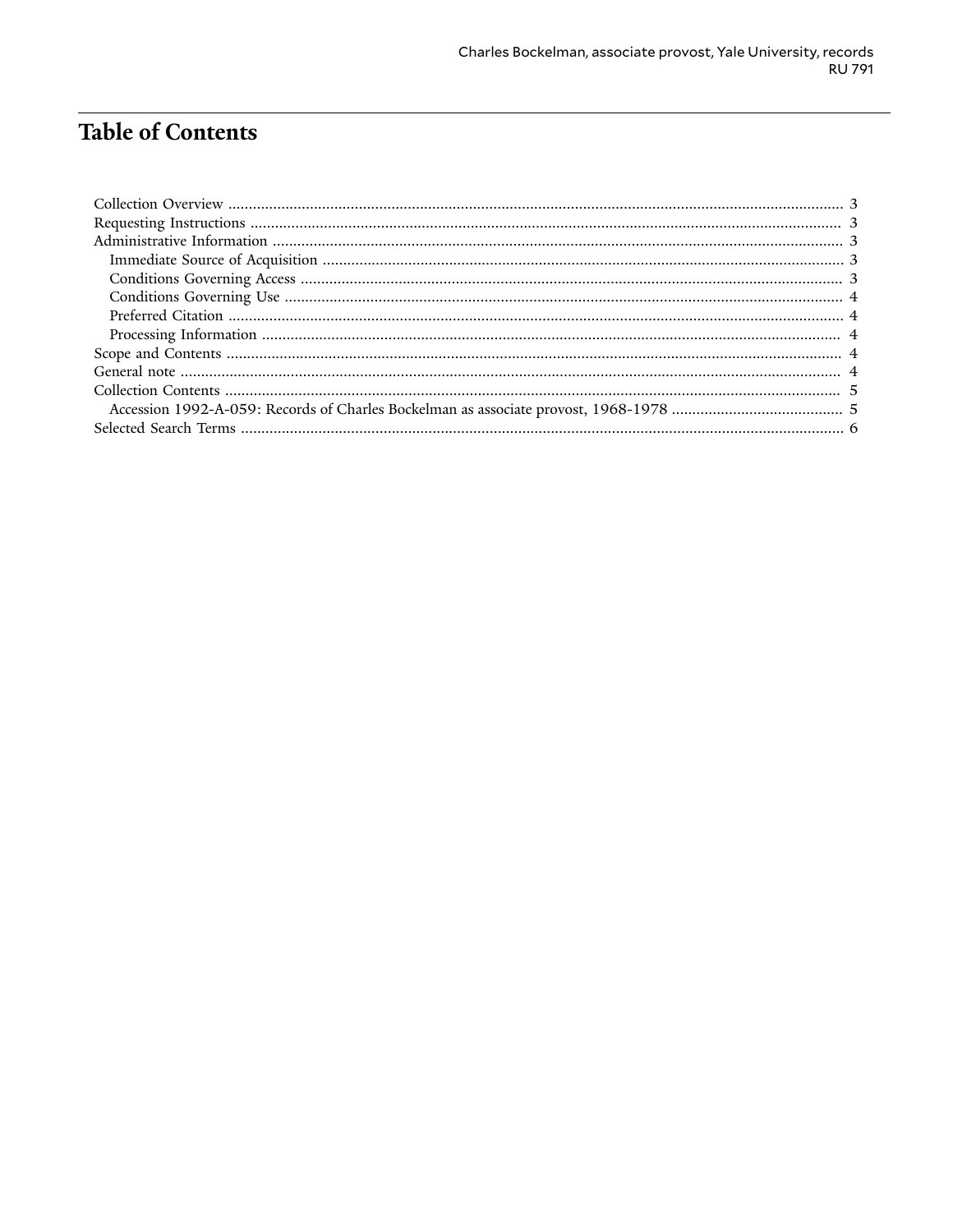#### <span id="page-2-0"></span>**Collection Overview**

|                                                        | <b>REPOSITORY:</b> Manuscripts and Archives<br><b>Yale University Library</b><br>P.O. Box 208240<br>New Haven, CT 06520-8240<br>msa. assist@yale.edu<br>http://www.library.yale.edu/mssa/ |
|--------------------------------------------------------|-------------------------------------------------------------------------------------------------------------------------------------------------------------------------------------------|
| <b>CALL NUMBER: RU 791</b>                             |                                                                                                                                                                                           |
|                                                        | <b>CREATOR:</b> Yale University. Office of the Provost                                                                                                                                    |
|                                                        | <b>TITLE:</b> Charles Bockelman, associate provost, Yale University, records                                                                                                              |
|                                                        | <b>DATES: 1968-1978</b>                                                                                                                                                                   |
| <b>PHYSICAL DESCRIPTION: 2.5 linear feet (2 boxes)</b> |                                                                                                                                                                                           |
| <b>LANGUAGE: English</b>                               |                                                                                                                                                                                           |
|                                                        | <b>SUMMARY:</b> The records consist of subject files maintained by Charles Bockelman as<br>associate provost of Yale.                                                                     |
|                                                        | <b>ONLINE FINDING AID:</b> To cite or bookmark this finding aid, please use the following link: http://<br>hdl.handle.net/10079/fa/mssa.ru.0791                                           |

## <span id="page-2-1"></span>**Requesting Instructions**

To request items from this collection for use in the Manuscripts and Archives reading room, please use the request links in the HTML version of this finding aid, available at [http://hdl.handle.net/10079/fa/](http://hdl.handle.net/10079/fa/mssa.ru.0791) [mssa.ru.0791](http://hdl.handle.net/10079/fa/mssa.ru.0791).

To order reproductions from this collection, please go to [http://www.library.yale.edu/mssa/](http://www.library.yale.edu/mssa/ifr_copy_order.html) [ifr\\_copy\\_order.html.](http://www.library.yale.edu/mssa/ifr_copy_order.html) The information you will need to submit an order includes: the collection call number, collection title, series or accession number, box number, and folder number or name.

Key to the container abbreviations used in the PDF finding aid:

b. box

# <span id="page-2-2"></span>**Administrative Information**

## <span id="page-2-3"></span>**Immediate Source of Acquisition**

The records were transferred from the Office of the Provost, 1992.

#### <span id="page-2-4"></span>**Conditions Governing Access**

The materials are open for research.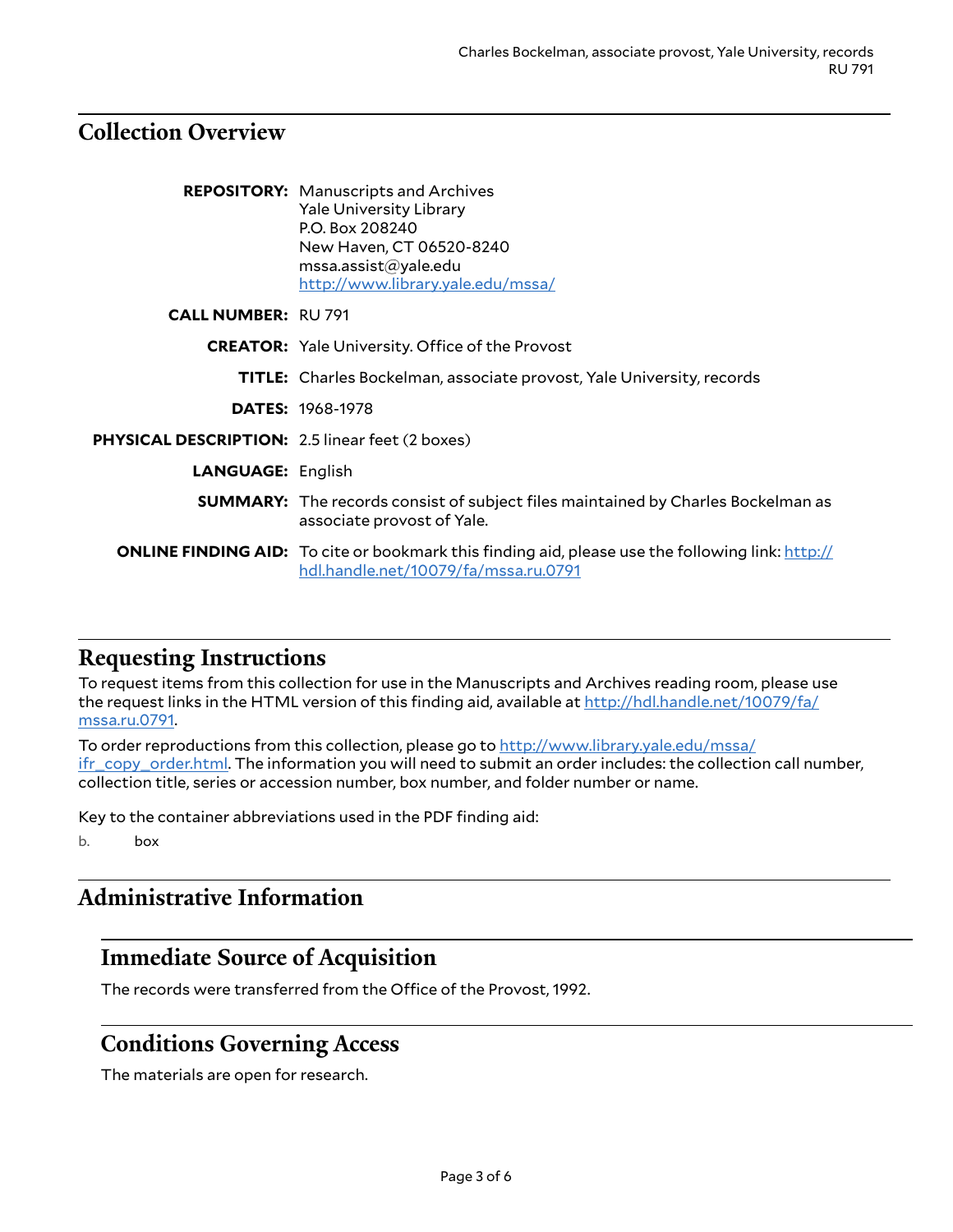# <span id="page-3-0"></span>**Conditions Governing Use**

Copyright for materials authored or otherwise produced as official business of Yale University is retained by Yale University. Copyright status for other collection materials is unknown. Transmission or reproduction of materials protected by U.S. Copyright Law (Title 17, U.S.C.) beyond that allowed by fair use requires the written permission of the copyright owners. Works not in the public domain cannot be commercially exploited without permission of the copyright owners. Responsibility for any use rests exclusively with the user.

# <span id="page-3-1"></span>**Preferred Citation**

Charles Bockelman, Associate Provost, Yale University, Records (RU 791). Manuscripts and Archives, Yale University Library.

#### <span id="page-3-2"></span>**Processing Information**

Yale University records are arranged and described at the accession level by the creating office. The University Archives creates collection level descriptive records, but typically does no further arrangement and description at the accession level.

# <span id="page-3-3"></span>**Scope and Contents**

The records consist of subject files maintained by Charles Bockelman as associate provost of Yale.

#### <span id="page-3-4"></span>**General note**

Forms part of Yale Record Group 3-B (YRG 3-B), Records of Yale deputy, associate, and assistant provosts.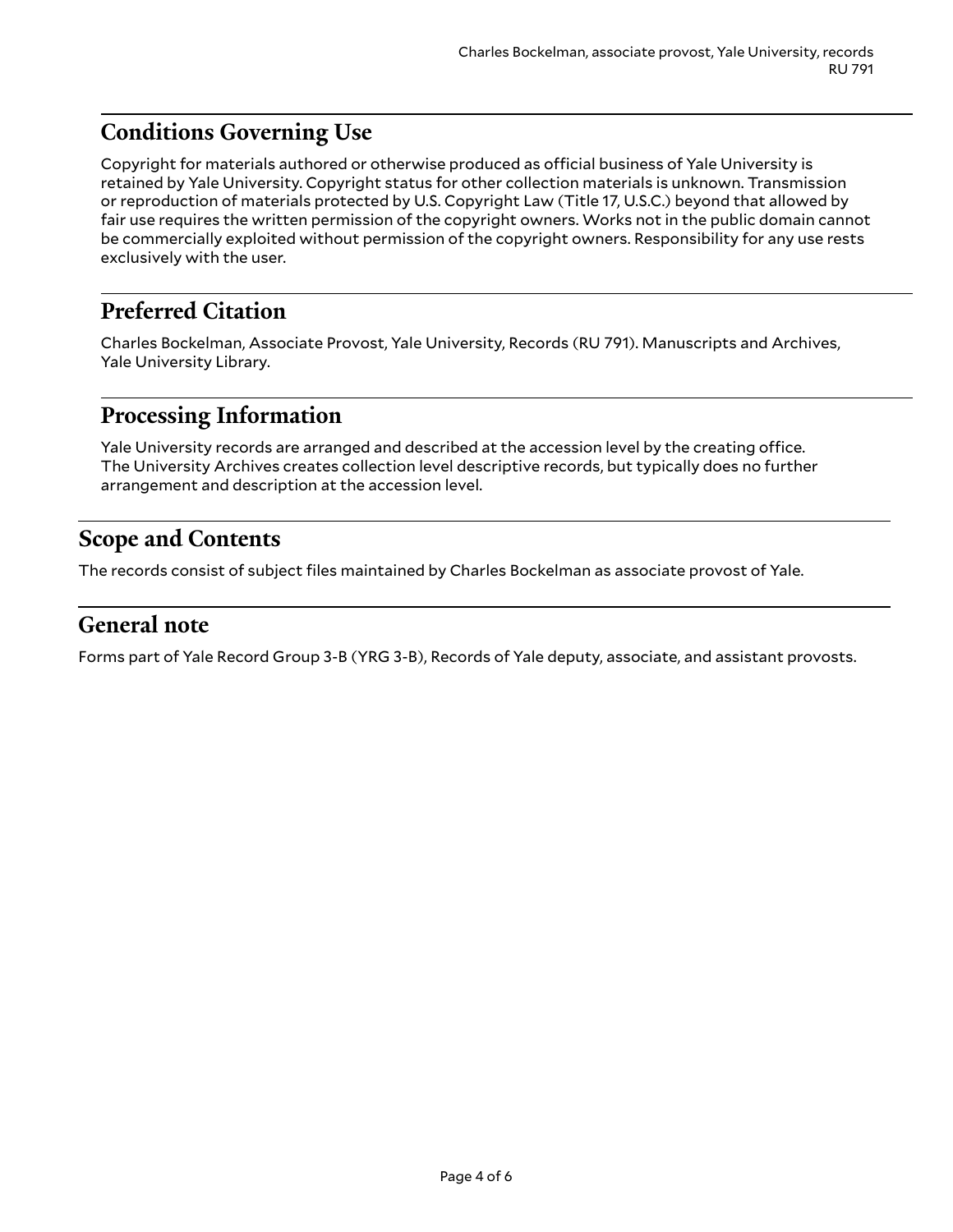# <span id="page-4-1"></span><span id="page-4-0"></span>**Collection Contents Accession 1992-A-059: Records of Charles Bockelman as associate provost, 1968-1978**

| b.1 | Associated universities                                 | 1975-1978 |
|-----|---------------------------------------------------------|-----------|
| b.1 | Affirmative action plan                                 |           |
| b.1 | $A-21$                                                  | 1977-1978 |
| b.1 | Ascuitto, R.                                            | 1972-1973 |
| b.1 | Brewster, Kingman                                       | 1967-1973 |
| b.1 | Campaign for Yale                                       | 1974-1977 |
| b.1 | Computer center                                         | 1977-1978 |
| b.1 | Computation management board                            | 1977-1978 |
| b.1 | Computer center operation committee                     | 1977-1978 |
| b.1 | Carnegie Mellon University visting committee            | 1972-1976 |
| b.1 | Development office                                      | 1971-1976 |
| b.1 | Diller project                                          | 1974-1976 |
| b.1 | <b>EDUCOM</b>                                           | 1976-1978 |
| b.2 | EDUCOM (cont'd)                                         | 1970-1977 |
| b.2 | Education coach '72 enrollments                         | 1972-1974 |
| b.2 | Executive committee of the faculty of arts and sciences | 1970-1976 |
| b.2 | Grants and contracts                                    | 1972-1977 |
| b.2 | Grant and contract administration                       | 1975-1978 |
| b.2 | Guggenheim Foundation                                   | 1968-1971 |
| b.2 | Graduate School                                         | 1975-1978 |
| b.2 | Indirect costs                                          | 1972-1977 |
| b.2 | Graduate Shool                                          | 1975-1978 |
| b.2 | <b>Haskins Laboratories</b>                             | 1968-1974 |
| b.2 | Medical School plans                                    | 1969-1971 |
| b.2 | School of Medicine                                      | 1972-1973 |
| b.2 | National Science Foundation - physics panel             | 1972-1973 |